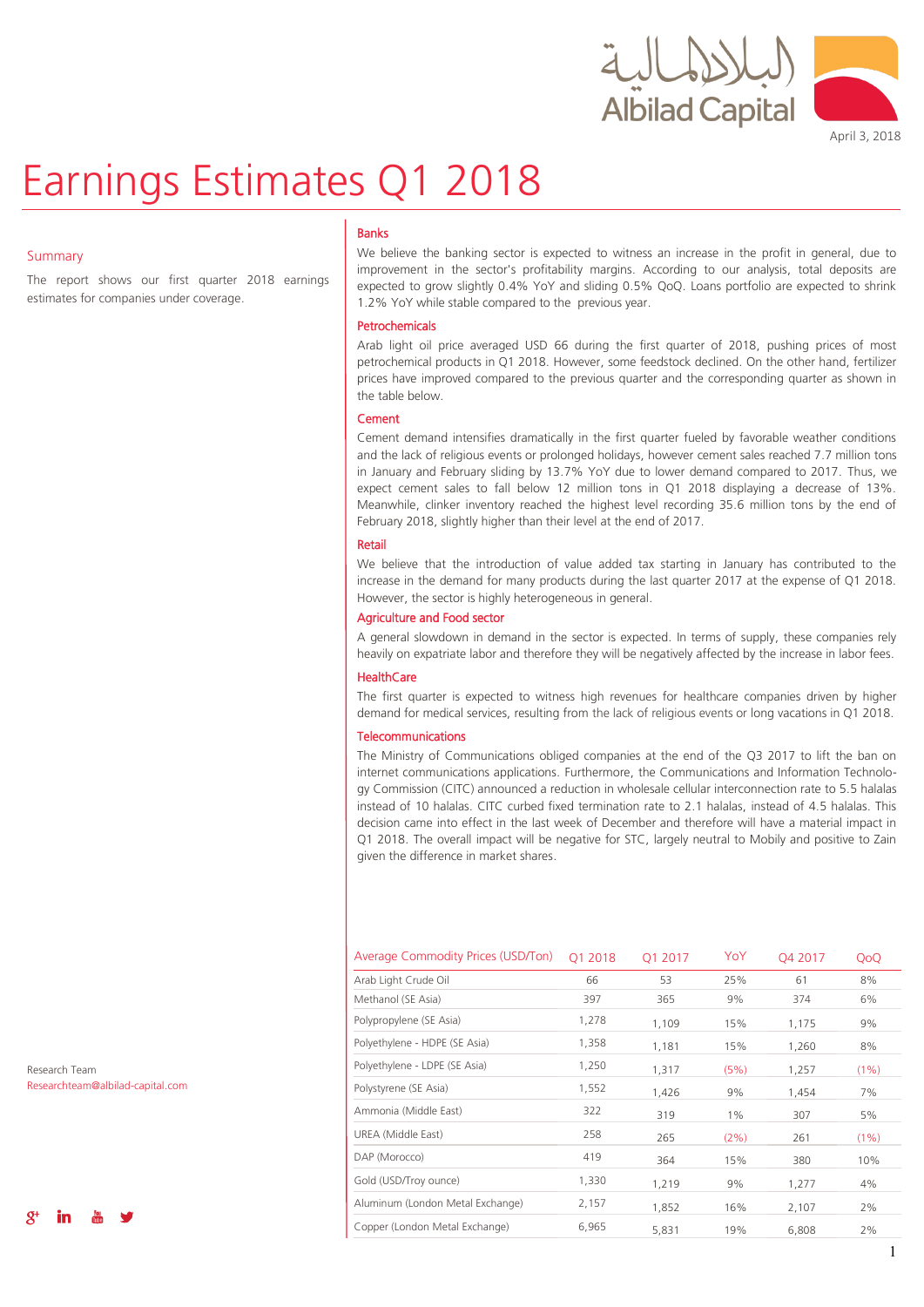

# The Following Table Illustrates our Estimates for the First Quarter of 2018

| Code / Sector-SAR mn                     | Company          | Q1 2018E | Q1 2017A | YoY                      | Q4 2017A | QoQ                      |
|------------------------------------------|------------------|----------|----------|--------------------------|----------|--------------------------|
| <b>Banks</b>                             |                  |          |          |                          |          |                          |
| 1020                                     | Aljazira         | 203      | 216      | (6%)                     | 194      | $5\%$                    |
| 1120                                     | Al Rajhi         | 2,494    | 2,221    | 12%                      | 2,453    | 1.67%                    |
| 1150                                     | Alinma           | 602      | 421      | 43%                      | 560      | 7%                       |
| Materials                                |                  |          |          |                          |          |                          |
| 2010                                     | SABIC            | 5,680    | 5,240    | $8\%$                    | 3,670    | 55%                      |
| 2020                                     | SAFCO            | 430      | 423      | 2%                       | 62.51    | $\overline{\phantom{a}}$ |
| 2290                                     | YANSAB           | 691      | 608      | 14%                      | 778      | (11%)                    |
| 2330                                     | Advanced         | 132      | 124.4    | $6\%$                    | 104      | 27%                      |
| 3020                                     | Yamama Cement    | 34       | 51       | (33%)                    | 17       | 101%                     |
| 3030                                     | Saudi Cement     | 120      | 165      | (27%)                    | 107      | 12%                      |
| 3060                                     | Yanbu Cement     | 91       | 124      | (27%)                    | 96       | (5%)                     |
| 1211                                     | <b>MAADEN</b>    | 344      | 276      | 25%                      | (105)    |                          |
| Energy                                   |                  |          |          |                          |          |                          |
| 4030                                     | Bahri            | 91       | 379      | (76%)                    | 207      | (56%)                    |
| <b>Commercial &amp; Professional Svc</b> |                  |          |          |                          |          |                          |
| 6004                                     | Catering         | 110      | 121      | (9%)                     | 99       | 11%                      |
| <b>Consumer Services</b>                 |                  |          |          |                          |          |                          |
| 6002                                     | Herfy Foods      | 47       | 53       | (12%)                    | 48       | (3%)                     |
| Retailing                                |                  |          |          |                          |          |                          |
| 4003                                     | Extra            | 18       | 13       | 42%                      | 58       | (68%)                    |
| 4190                                     | Jarir            | 236      | 221      | 7%                       | 252      | (6%)                     |
| Food & Staples Retailing                 |                  |          |          |                          |          |                          |
| 4001                                     | A. Othaim Market | 80       | 60       | 33%                      | 167      | (52%)                    |
| 4006                                     | Farm Superstores | 13       | 23       | (42%)                    | 9        | 44%                      |
| Food & Beverages                         |                  |          |          |                          |          |                          |
| 2050                                     | Savola Group     | 67       | 4.8      | $\overline{\phantom{a}}$ | (38)     |                          |
| 2280                                     | Almarai          | 314      | 328      | (4% )                    | 513      | (39%)                    |
| 6010                                     | NADEC            | 4        | 4.3      | (7%)                     | (8)      | $\bar{\mathcal{L}}$      |
| Health Care Equipment & Svc              |                  |          |          |                          |          |                          |
| 4002                                     | Mouwasat         | 104      | 85       | 22%                      | 99       | 6%                       |
| 4004                                     | Dallah Health    | 85       | 85       | 0.3%                     | 63       | 35%                      |
| 4005                                     | Care             | 32       | 16       | 106.5%                   | 31       | 4%                       |
| 4007                                     | Al Hammadi       | 27       | 28       | (2%)                     | 31       | $(11\%)$                 |
| <b>Telecommunication Services</b>        |                  |          |          |                          |          |                          |
| 7010                                     | <b>STC</b>       | 2,509    | 2,527    | $(1\%)$                  | 2,649    | (5%)                     |
| 7020                                     | Etihad Etisalat  | (185)    | (163)    | 13%                      | (182)    | $2\%$                    |
| 7030                                     | ZAIN KSA         | (8)      | 45       | (118%)                   | (45)     | (82%)                    |
|                                          |                  |          |          |                          |          |                          |